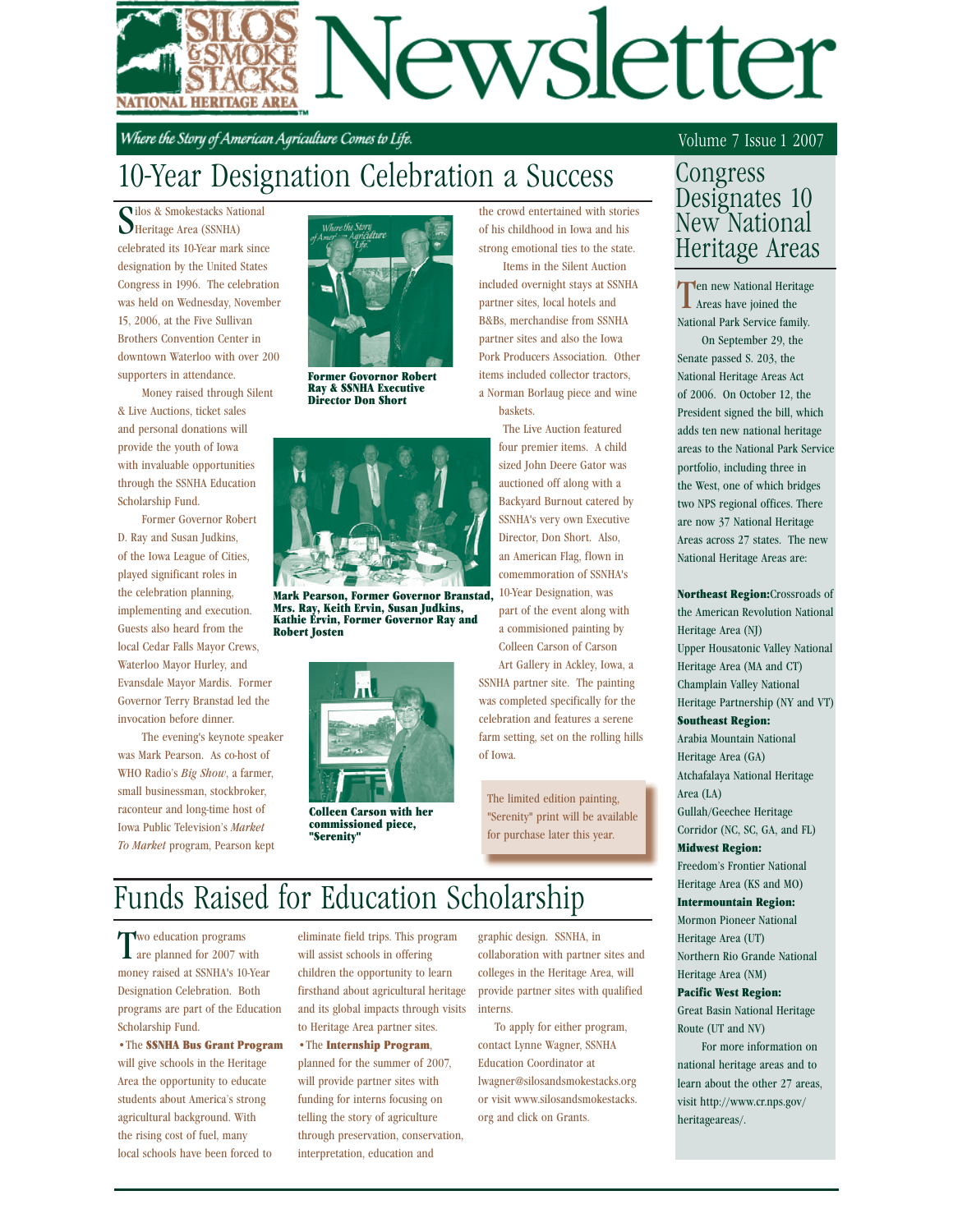| Silos & Smokestacks National Heritage Area |  |
|--------------------------------------------|--|
|--------------------------------------------|--|

| Three Grant Programs Offered in 2007 |                                                                                                                                             |                                                                                                                          |                                                                                                                                                              |  |
|--------------------------------------|---------------------------------------------------------------------------------------------------------------------------------------------|--------------------------------------------------------------------------------------------------------------------------|--------------------------------------------------------------------------------------------------------------------------------------------------------------|--|
| Grant                                | Purpose                                                                                                                                     | Due Date                                                                                                                 | More Info                                                                                                                                                    |  |
| General<br>Grant                     | Support sites,<br>attractions, and<br>events to tell the<br>story of American<br>Agriculture.                                               | Due postmarked<br>June 1, 2007.                                                                                          | www.silosandsmokestacks.<br>org/home/uploads/docu-<br>ments/grantapp2007.pdf<br>Candy Streed<br>cstreed@silosandsmokestacks.org                              |  |
| <b>Bus Grant</b>                     | Help schools in the<br>heritage area fund<br>the transportation<br>costs associated<br>with field study<br>trips to SSNHA<br>partner sites. | Accepting applica-<br>tions August 1,<br>2007. Will award<br>grants until May 1,<br>2008 or until funds<br>are depleted. | www.silosandsmokestacks.<br>org/home/uploads/docu-<br>ments/ssnha_internpro-<br>jectgrant_application.pdf<br>Lynne Wagner<br>lwagner@silosandsmokestacks.org |  |
| <b>Intern Grant</b>                  | Help provide up to<br>50% of a summer<br>intern's wage at<br>a SSNHA partner<br>site.                                                       | Due postmarked<br>January 22, 2007.                                                                                      | www.silosandsmokestacks.<br>org/home/uploads/docu-<br>ments/bussing_grant.pdf<br>Lynne Wagner<br>lwagner@silosandsmokestacks.org                             |  |

## World Food Prize Motor Coach Tour

 $A$ gricultural scientists<br> $A$ from around the world experienced Iowa's agricultural expertise this past harvest season. SSNHA partnered with the World Food Prize Foundation to host a motorcoach tour of the Heritage Area October 16 - 17, 2006, for 50 foreign USDA Norman Borlaug Fellows. The Fellows were visiting Iowa in celebration of The World Food Prize 2006 Harvest Festival.

 The contingent, which included scientists from Afghanistan, Bulgaria, Cameroon, Costa Rica, India, Montenegro and Serbia, stopped first at a hog farm near Zearing. There they learned how a small producer coop, known as Iowa Farm Families, raises their "Naturally Tender Pork" and market it directly to consumers. The guests also experienced the 1,000-head Stor-Del Dairy in Fredericksburg. The group toured the milking barn and learned about the dairy's daily operations, including use of on-farm embryo transfers.

 A highlight of the tour was the group's visit to the boyhood home of Norman Borlaug. At the one-room schoolhouse where Norman Borlaug received his earliest education, they heard a presentation from Leon Hesser, author of the new Borlaug biography on the life of the 1970 Noble Peace Prize Laureate.

 The tour wrapped up with a stop at the Polk County Chichaqua Bottoms Greenbelt, one of Iowa's largest prairie and wetlands restoration projects.

"We've been impressed not only by the technology we've seen on the farms, but also by the generosity and friendliness of every Iowan we've encountered."

-Nabi Hasan, a scientist from India

# SSNHA Says Farewell to

 $\prod$ n late December, Jennifer Peterson, Silos & Smokestacks' Marketing & Public Relations Smokestacks' Marketing & Public Relations Manager, moved to Chapel Hill, North Carolina, where her husband Marc has accepted a new position at the University of North Carolina. It is a great opportunity for their family, and we wish them all the best.

 Jennifer has been a wonderful asset to the Heritage Area, and she will be missed. Good Luck Jennifer, Marc and Maya!



Are we supposed to be touching the artifacts, Jennifer?

# Mystery Traveler Winner

Tshers Ferry Historic Village survived the Mystery Traveler Program and was the first partner site recognized by Silos & Smokestacks National Heritage Area. Mystery Travelers have been secretly traveling around the Heritage Area, evaluating partner sites based on their Heritage Area knowledge,

displays and most importantly, their hospitality. Ushers Ferry Historic Village, located in Cedar Rapids, continuously does an outstanding job of expressing their enthusiastic interest in visitors. Congratulations

Ushers Ferry Historic Village for a job well done!

Mystery Traveler Winners: Usher's Ferry Historic Village in Cedar Rapids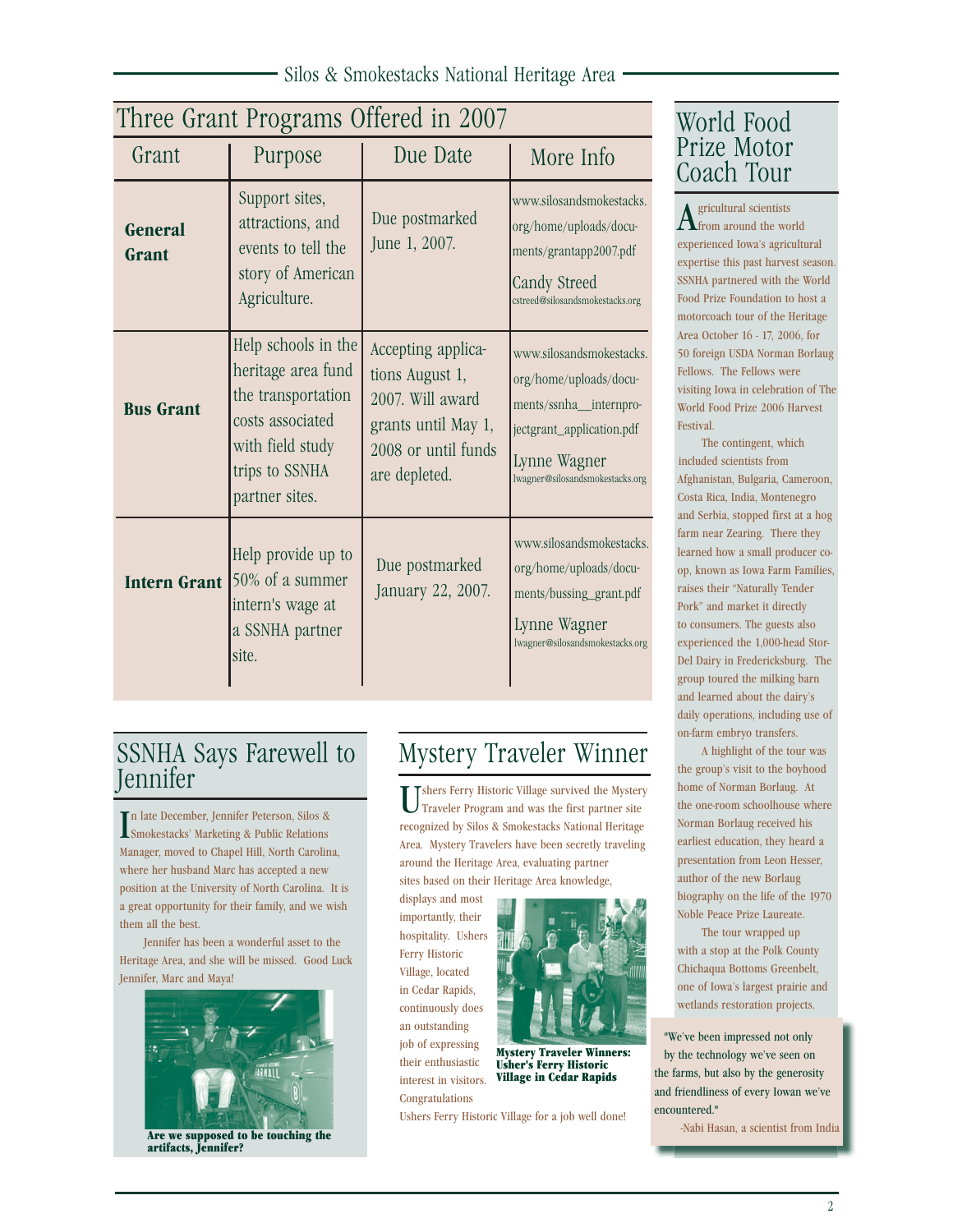# Silos & Smokestacks Partnership Profile Heritage Area School Houses

The Heritage Area is home to **L** some of the finest country

schools in Iowa. Many have been expanding their programming and interpretation. We would like to highlight just a few examples of what the Heritage Area partners are doing. Johnson County

Historical Society manages the 1876 Coralville Schoolhouse Museum in Coralville. This twostory brick schoolhouse was built in 1876 and operated until 1951. Today, the school's downstairs classroom interprets what school in Iowa was like in the 1870s and the upstairs classroom interprets the one-room school and life in the 1940s. It is one of only three two-room Iowa schoolhouses listed on the National Register of Historic Places.

UNI Museums have recently

1876 Coralville Schoolhouse

added new interpretation to the Marshall Center School, located

on UNI's campus in Cedar Falls. In 2005, they received a grant from SSNHA to complete a new outdoor interpretive sign explaining the important role some 12,000 small rural schools played in building Iowa's nationally recognized education system. Called *Country Schools:* 

*Community Crossroads,* it tells of another important role these rural school buildings played. Often built at crossroads, the schools



Marshall Center School House-UNI Museums

became natural gathering places for spring picnics, temporary

church services, box socials, voting, Farm Bureau meetings and many other social activities. Additionally, Bennington #4

School in rural Waterloo recently completed installation of a new



Bennington #4 School

low-profile interpretive sign telling the story of the role of the country school in American agriculture. Bennington continues to carry on their story through the selfless help of many volunteer workers, carrying on the tradition of helping your neighbor that these "community centers" once created.

 To learn more about these schools visit www. silosandsmokestacks.org/sites/.

# Teacher's

now any teachers, administrators, or home school educators? If so, then encourage them to attend the SSNHA Teacher's Resource Fair on Monday, February 19, 2007, from 2:30 p.m. to 6 p.m at the Area Education Agency (AEA) 267.

 This fun, information packed Teacher's Resource Fair will provide Pre-K - 12 teachers, administrators and home school educators a chance to discover all that regional cultural institutions have to offer in one easy location. Teachers will have the opportunity to network with over 20 representatives from museums, nature centers, and other SSNHA partner sites at their leisure, receive handy teacher's guides and brochures, and watch program demonstrations. Door prizes will be awarded every hour. The Area Education Agency (AEA) 267 is located at 3712 Cedar Heights Drive in Cedar Falls, IA. For details, contact Lynne Wagner, SSNHA Education Coordinator at lwagner@silosandsmokestacks.org.



# Museum Collections Management on a Shoe String

**A Collections Management Workshop**

*Learn through demonstrations and hands-on activities on how to care for, store, handle, clean, pack and move artifacts. Emphasis will be on best practices and inexpensive alternatives.*

| <b>Wednesday, February 28, 2007</b> |                          |  |
|-------------------------------------|--------------------------|--|
|                                     | $9:30$ a.m. $-3:30$ p.m. |  |

### **Instructors:**

National Park Service and State Historical Society of Iowa staff who specialize in collections management

### **Cost:**

\$30 per person affiliated with a designated SSNHA site or a member of Iowa Museum Association \$40 per per person for all other participants *Fee includes lunch, refreshments and materials.* 

### **Location:**

Vesterheim Norwegian Amercan Museum 3rd Floor of Westby Mason Torgerson Education Center 523 W. Water St., Decorah Visit www.silosandsmokestacks.org/home/ CMS/Resources/Workshops.php for more information.



**Register by February 14, 2007** *Limited to 30 participants*

**To register, mail this form with payment to:** Silos & Smokestacks National Heritage Area P.O. Box 2845, Waterloo, IA 50704 Ph: 319-234-4567 Fax: 319-234-8228 Make checks payable to Silos & Smokestacks

| Phone: | Amount Enclosed: |
|--------|------------------|